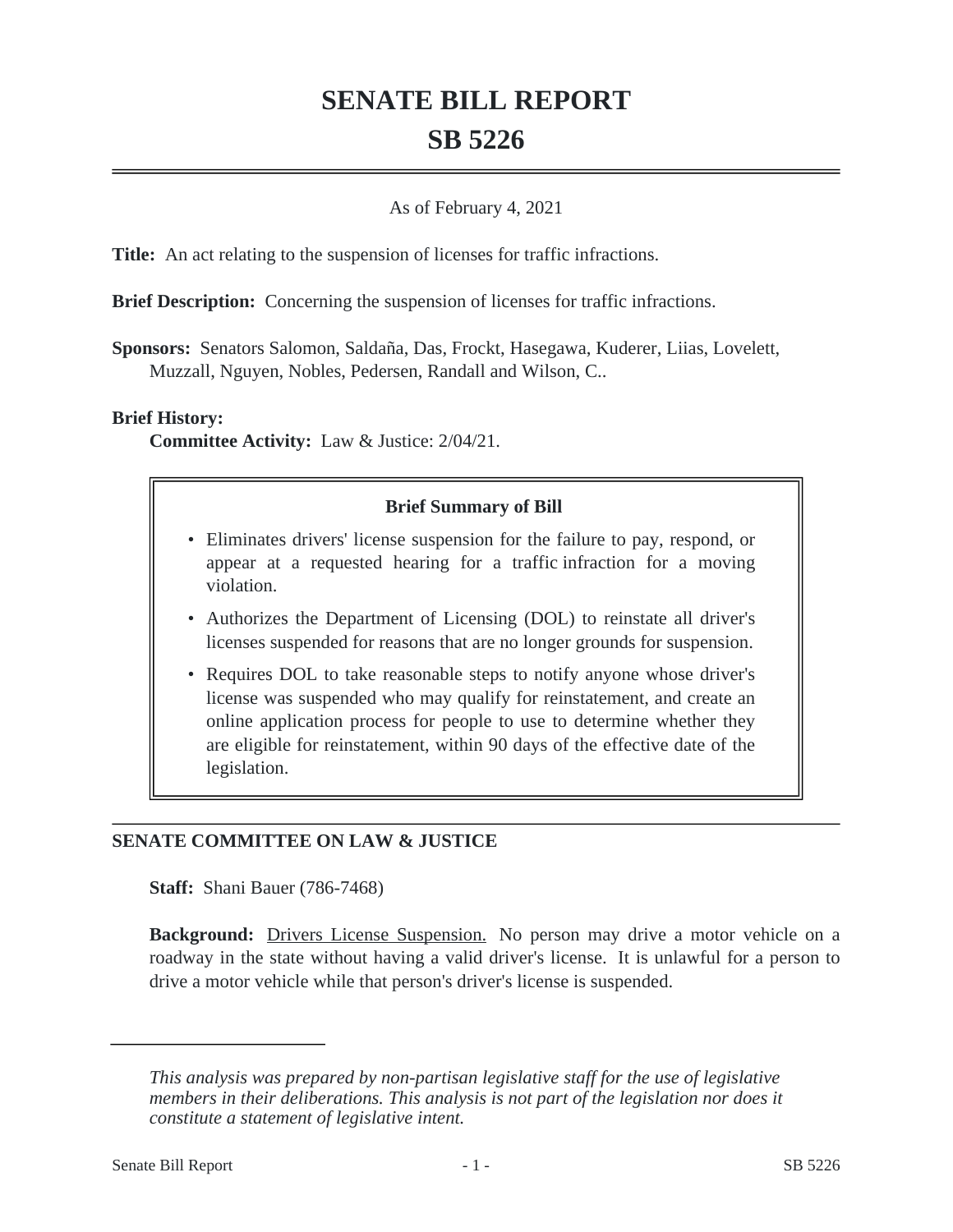The Department of Licensing (DOL) is required to suspend an individual's driver's license when it receives notice from a court the person's license should be suspended for one of a variety of reasons, including when the person:

- has caused death or injury to a person by recklessly or unlawfully operating a motor vehicle;
- is subject to suspension due to the failure to pay child support or a civil judgment related to a motor vehicle crime;
- has been convicted of a moving violation or traffic infraction with such frequency as to indicate a disregard for the safety of others; or
- has failed to pay, respond, or appear at a requested hearing for a traffic infraction for a moving violation.

When DOL has suspended a person's driver's license, a new, duplicate, or renewal driver's license may not be issued until all requirements for reinstatement have been satisfied and a \$75 reissuance fee has been paid. This fee is increased to \$150 for suspensions due to driving under the influence offenses.

Driving While License Suspended or Revoked. If a person drives a motor vehicle in the state while their driver's license is suspended, they are guilty of a traffic offense. The degree of the offense varies based on the underlying reason for the driver's license suspension or revocation, with the severity ranging from a misdemeanor to a gross misdemeanor with specified minimum penalties.

If a person drives while their driver's license is suspended or revoked due to a failure to pay, respond, or appear at a requested hearing for a traffic infraction for a moving violation, the offense is driving while license suspended (DWLS) in the third degree, a misdemeanor. The penalty for DWLS in the third degree is up to a 90-day jail sentence or a fine up to \$1,000, or both.

**Summary of Bill:** Traffic Infractions. Failure to pay or respond to a traffic infraction or failure to appear at a hearing requested for contesting a traffic infraction will no longer result in the suspension or revocation of a person's driver's license. The form of infraction must give a person the option to admit responsibility for the infraction, but attest that the person does not have the current ability to pay the penalty in full. The person must be given information on how to obtain a payment plan from the court and be notified that failure to pay may result in collection action.

The time period for a person to respond to a traffic infraction is increased from 15 days to 30 days from the date of the infraction.

Payment Plans. A person may request a payment plan at any time for the payment of any penalty, fee, cost, assessment, or other monetary obligation associated with a traffic infraction. Upon request, the court must enter into a payment plan with the individual. If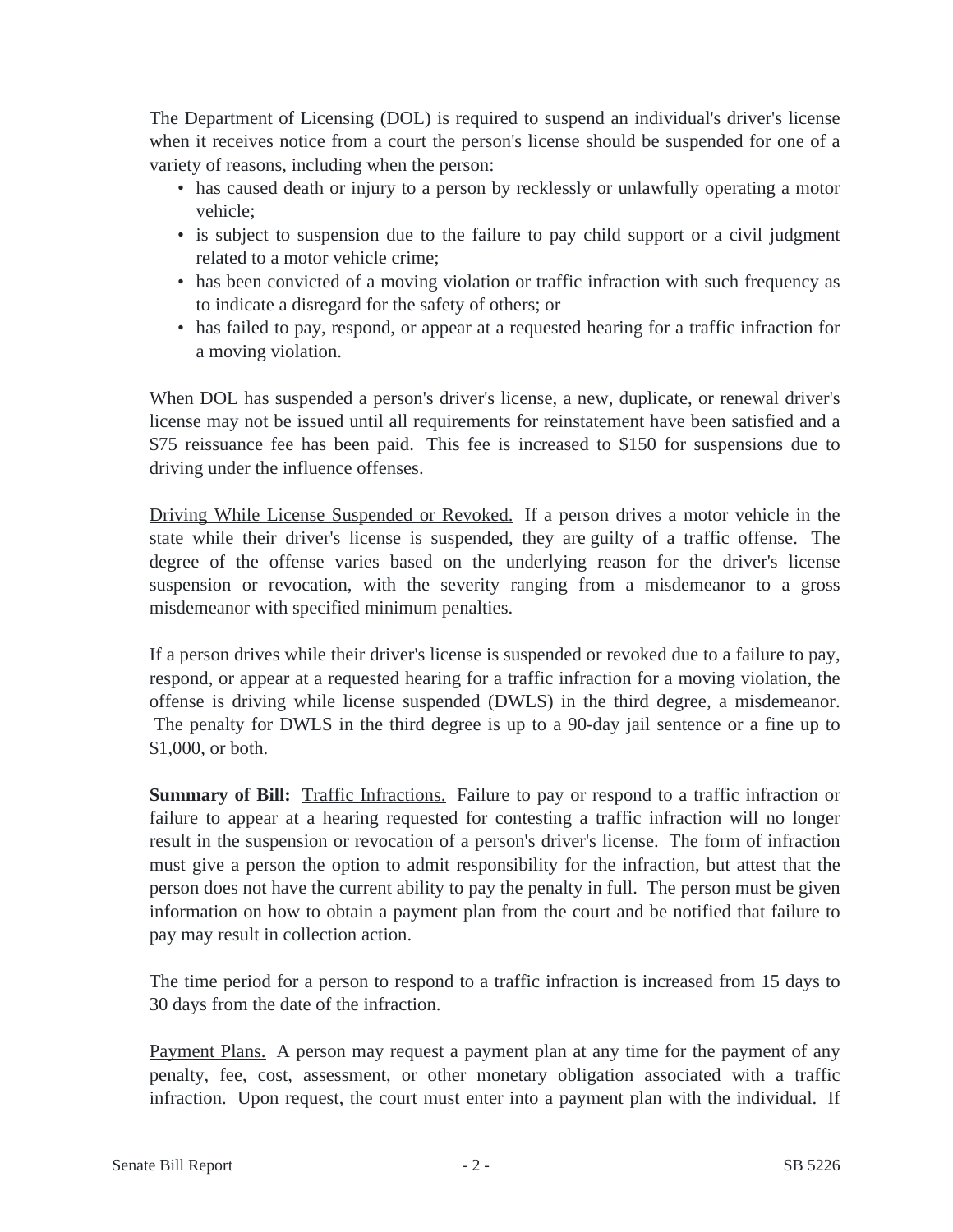the person does not enter into a payment plan and has not paid the monetary obligation in full, the court may refer any unpaid portion for collection 120 days from the date of the infraction.

Multiple Traffic Infractions. When a person has committed a traffic infraction for a moving violation on three or more occasions within a one year period, or four or more occasions in a two year period, DOL must revoke the license of the driver for a period of 60 days and provide for a one year probationary period after the suspension ends. During the probationary period, the person must complete a safe driving course as recommended by DOL. Any new traffic infraction committed during the probationary period or failure to complete the safe driving course will result in an additional 30 day suspension. DOL must send a warning letter to the driver when the driver will face suspension if committing an additional infraction. DOL may not charge a reinstatement fee at the end of the term of revocation. Multiple traffic infractions committed within a six-hour period constitute one occasion.

Reinstatement of Drivers Licenses. DOL is authorized to administratively reinstate the license of a person whose license has been suspended for the failure to pay, respond, or appear at a hearing for a traffic infraction. No later than 90 days after the effective date of this act, DOL must create an online application process for eligible persons to apply for reinstatement of their driver's license and take reasonable steps to publicize and notify persons who may be eligible for reinstatement of the ability to apply under this section.

Fees and Funding. A new account is created called the driver's licensing technology support account within the Highway Safety Fund. The account must be used only to support information technology systems used by DOL to communicate with the judicial information system, and manage driving records and implement court orders. The bill reallocates \$4 of the \$20 legislative assessment on traffic infractions to the new account. A new \$2 assessment is created on traffic infractions similar to the judicial information system's assessment and it is deposited into the new driver's licensing technology support account. A new \$1 fee is created on all applications for an original or renewal for driver's licenses and identicards, to be deposited into the Highway Safety Fund.

## **Appropriation:** None.

**Fiscal Note:** Available.

## **Creates Committee/Commission/Task Force that includes Legislative members:** No.

**Effective Date:** Ninety days after adjournment of session in which bill is passed.

**Staff Summary of Public Testimony:** PRO: This bill severs the link between a person's ability to pay a traffic infraction and suspension of their license. License suspension would only come into play if the person is a risk to public safety.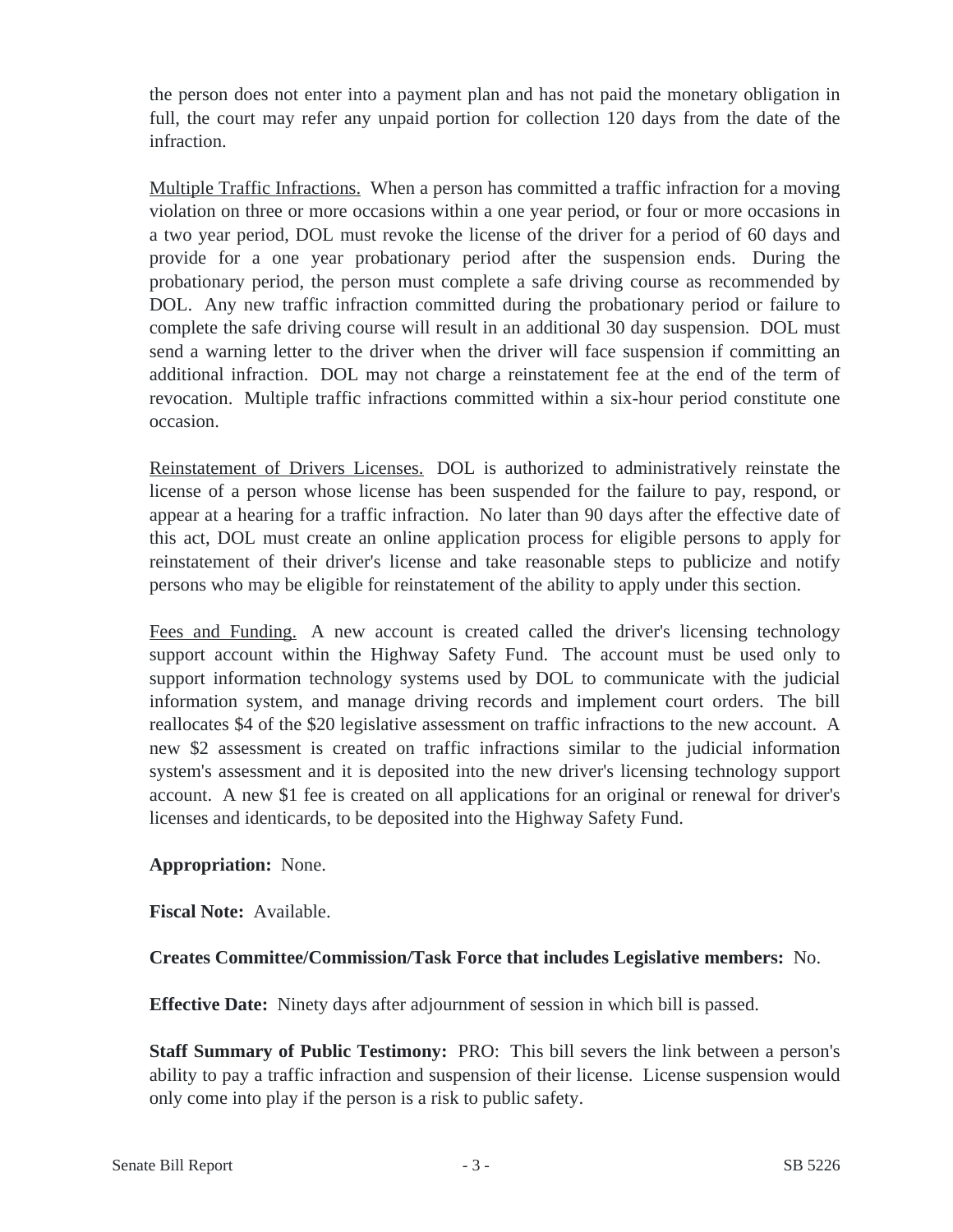Those who do not have the ability to pay a traffic infraction do not have the means to avoid a cycle of debt nonpayment. The traffic infraction leads to penalties, license suspension, and eventually DWLS3. Without a driver's license, the person cannot hold down a job and does not have the ability to pay the fines. This leads to economic devastation for hundreds of families.

Forty-three thousand people were charged with DWLS3 in 2020. Suspended drivers represent one-third of the prosecutorial caseload and disproportionately impacts marginalized communities. This policy punishes people for being poor. It is time to stop criminalizing poverty and enter into reasonable solutions.

Payment plans are not effective—if they were, we would not have current proliferation of DWLS3.

Twelve states have eliminated failure to pay and eight have eliminated failure to appear. The argument that license suspension is the only mechanism to enforce payment is simply not true. Revenue in San Francisco County actually increased after adopting this policy because drivers were able to go back to work.

CON: We believe SB 5349 is a better option than this bill. It would maintain accountability and maintain funding for courts. It would provide a fair chance for people to resolve obligations without criminal history. This bill goes too far.

This bill removes all incentive for people to pay fines. There is a direct correlation between payment and license suspension. Since 2012, a person's license is only suspended for repeat violations. Tickets have zero impact on a person's credit rating while in collection. Citations are down 30 percent due Covid. We estimate revenue will be cut another 38 percent resulting from this bill. This bill places a large burden on courts without compensation to enter into these payment plans.

Collection companies allow a person to keep their license while accepting payments. Courts receive \$240,000 in payments every month at no cost to the courts. Payments are made for the sole reason that people do not want their license suspended. This bill will end this revenue stream at a time it is sorely needed.

There are many good options in place to assist people in getting their license back. Smaller cities will be hit especially hard by the drop in revenue and will not be able to fund courts.

We are in support of no longer suspending a driver's license for the failure to pay, but continue to oppose suspension for the failure to respond or failure to appear. There is a distinct difference between paying an infraction and ignoring the court. We support strengthening provisions that over-communicate to individuals their license will not be suspended for failure to pay.